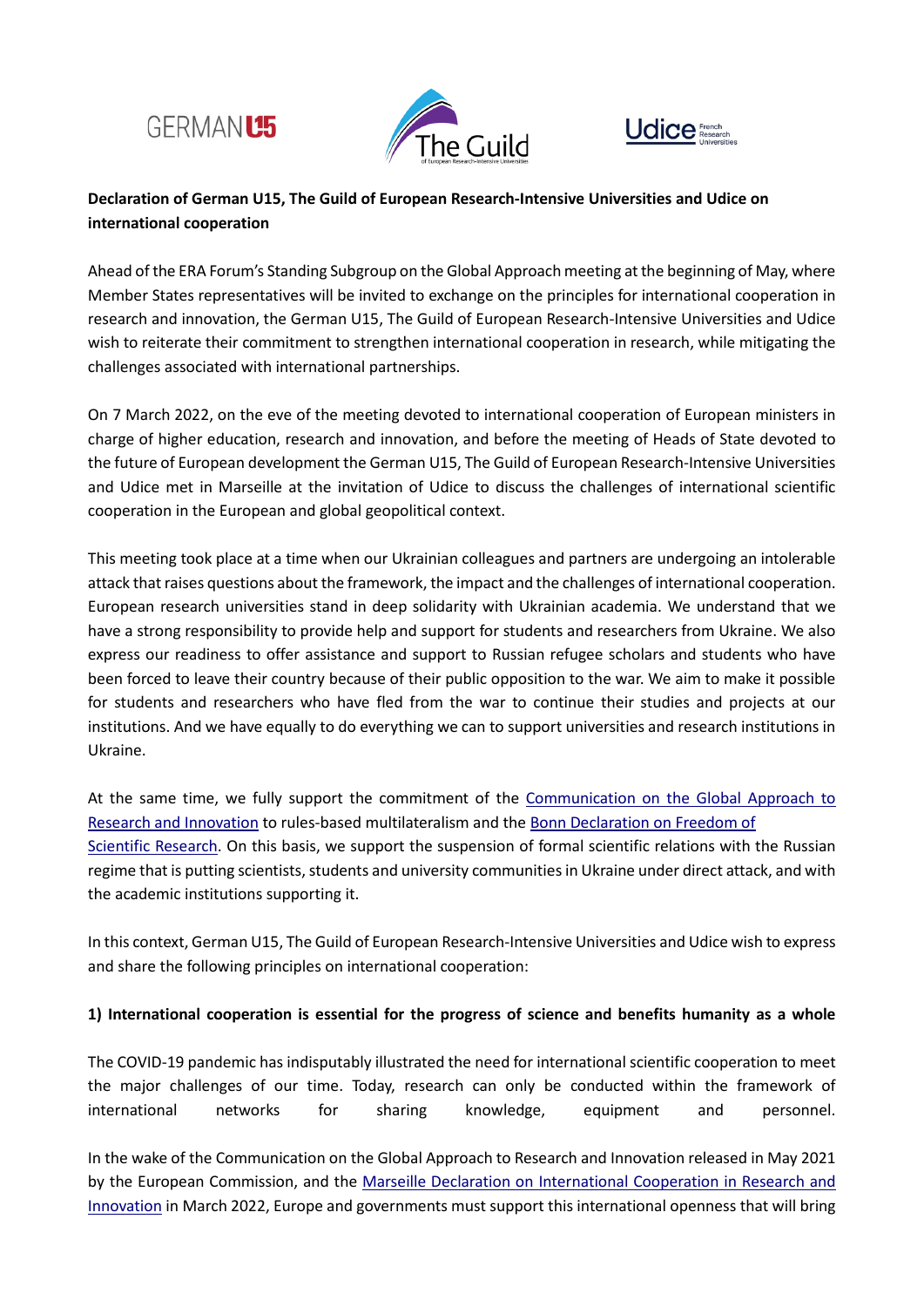about innovations and solutions to present and future challenges.

#### **2) Research universities are willing to help prevent risks associated with international cooperation**

We are at the same time concerned about being able to conduct safe, fair, and balanced collaborations in a context of increased threats to academic freedom, institutional autonomy and research security.

The recent publication of the European Commission's [Staff Working Document on tackling R&I foreign](https://op.europa.eu/en/web/eu-law-and-publications/publication-detail/-/publication/3faf52e8-79a2-11ec-9136-01aa75ed71a1)  [interference](https://op.europa.eu/en/web/eu-law-and-publications/publication-detail/-/publication/3faf52e8-79a2-11ec-9136-01aa75ed71a1) is welcomed by our networks of research universities, as it offers valuable guidance on how to pursue international engagement while remaining vigilant about maintaining our values, our governance systems, our ability to maintain partnerships, and while being aware of the risks, particularly in terms of cyber threats. Noting the value of these guidelines, we call on European governments to be careful not to interfere in the institutional autonomy of our own universities for the sake of defending them against others. We assert our commitment to share our experiences and good practices within our communities in order to generalize shared principles.

#### **3) International scientific cooperation by research universities is a major diplomatic tool**

Necessary for scientific progress, international cooperation conducted by research universities also contributes to good understanding between peoples and states. Through the exchange of ideas, the mobility of students and researchers and the collective questioning of shared issues, international cooperation cements alliances between nations, enables the articulation of shared interests at the global level, and ensures the promotion of the values of democracy, freedom of expression, equality, inclusiveness, and respect for the rule of law, even in regions where these values may be challenged. Where international crises have arisen, we affirm the importance of science collaboration and critical thinking in the development of a stable, sustainable post-conflict order.

Research universities play a critical role in bolstering Europe's ability to face global challenges, by establishing reliable and long-standing partnerships across the world. Hence, the role of research universities in designing and implementing European scientific diplomacy must be promoted, recognized and strongly supported.

In the current geopolitical context, disrupted by the Russian invasion of Ukraine, we call for the opening of a debate on the new stakes and forms of scientific diplomacy, and on the challenges raised by academic collaborations with institutions located in countries with non-multilateral, authoritarian regimes undermining the very foundations of diplomacy.

# **4) European programmes in favour of academic and scientific cooperation must contribute to making Europe a more attractive territory, open to cooperation with the rest of the world**

In a context of global competition to attract talent, we consider that the openness of the European Education and Research Areas make them especially attractive.

We would like to see European funding programs for collaboration in education, research and innovation open up more to third countries. This is all the more essential at a time when Europe and its values are under attack, far beyond the borders of the EU, making it essential we overcome our differences within the continent.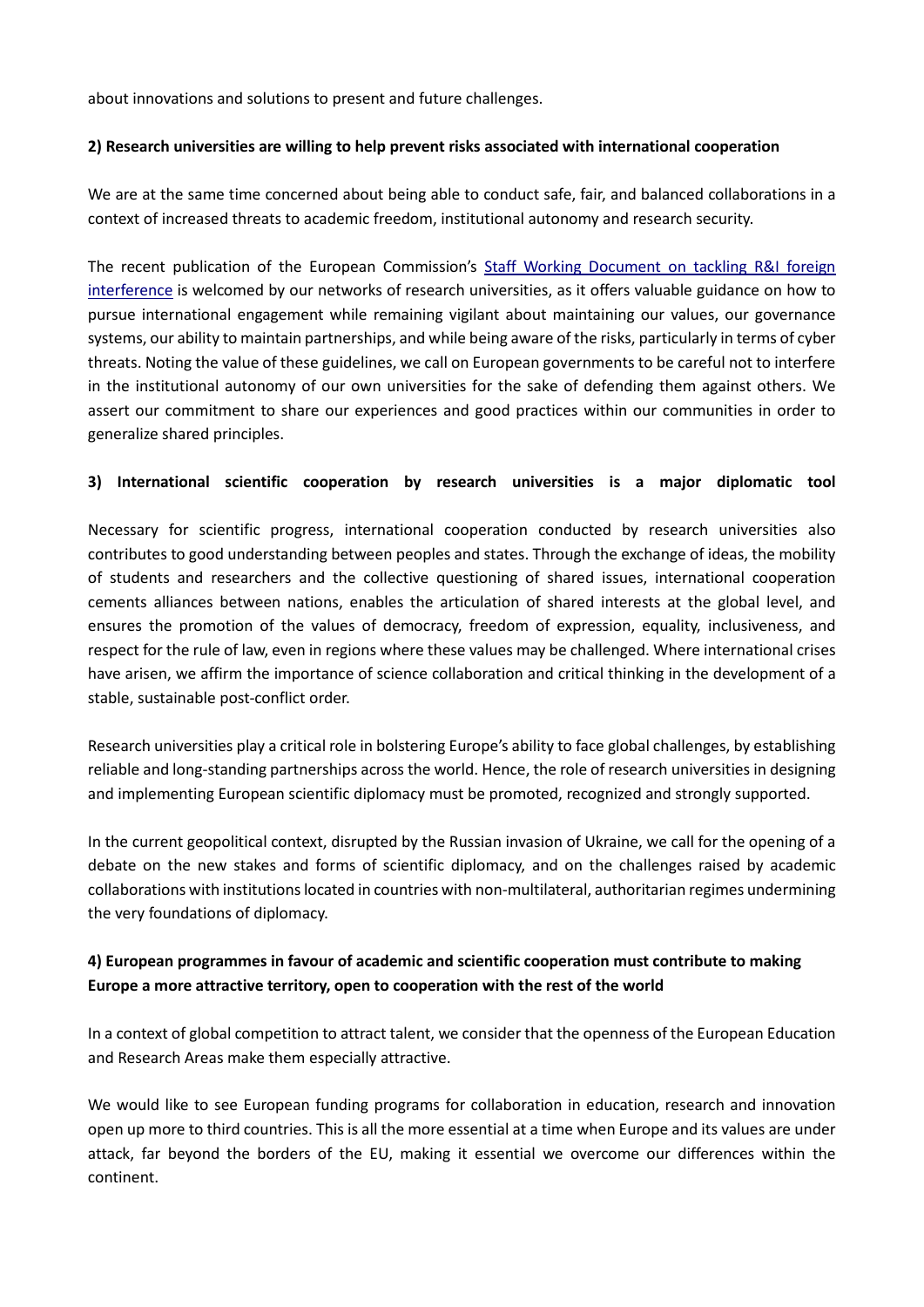In this respect, we reiterate our support for the participation of the United Kingdom and Switzerland in the Horizon Europe program as associated countries. Association would benefit all parties involved and make Europe both stronger and more sovereign. This was never more important than today.

With respect to reciprocal commitments co-constructed for the benefit of all, we thus also encourage an increased participation of third countries in the Horizon Europe programme, according to the conditions laid out in the Horizon regulation. In a similar way and for equally strategic reasons in terms of developing a strong identity for the European Higher Education Area, its attractiveness, and the training of its talents through international exchanges, we support the development of further balanced international partnerships in the field of education and training (Erasmus+).

### **5) Research universities are one of the pillars of European development and technological sovereignty**

Through their global competitiveness, research universities play a key role in making Europe the global heart of research and innovation.

Research universities are in a privileged position to achieve this ambition: they conduct fundamental research that drives future innovations; they are positioned at the centre of territorial ecosystems that bring together academics, local governments, organizations that support innovation, industry and civil society. They have the capacity to address complex issues at the crossroads of several disciplinary fields and are integrated into international networks distinguished by cutting-edge science and innovation.

We fully agree with the European Commission's observation, expressed in th[e Communication on a European](https://education.ec.europa.eu/document/commission-communication-on-a-european-strategy-for-universities)  [Strategy for Universities,](https://education.ec.europa.eu/document/commission-communication-on-a-european-strategy-for-universities) that funding for higher education and research in Europe is insufficient. We call for massive investment in post-secondary education and research excellence, including increased support for basic research and the implementation of the necessary conditions to make Europe the most attractive territory for students and researchers from around the world.

We call for enhanced national investment based on scientific excellence and underline the critical importance of European funding instruments for frontier science, notably the European Research Council and the Marie Sklodowska-Curie Actions. Investment in breakthrough knowledge is a major pillar of European growth. As key players in European research excellence, research universities must more than ever be supported as an essential pillar of Europe's technological sovereignty, of European development and of social development.

# **6) International collaboration in research and higher education is essential for the sustainable and balanced development of all regions in the world**

While international development policies and research policies have historically been dissociated, sustainable development worldwide requires massive investment in research and higher education, in order to achieve the transition towards knowledge societies and the reconstruction of post-war, post-conflict societies. Only in this way will we be able to produce innovative solutions and paradigm shifts to achieve the Sustainable Development Goals. In that regard, universities are key actors for a sustainable transition, as they provide for the training of the next generation of skilled workers, researchers, innovators and decision-makers.

Research universities therefore call for the strengthening of the research and educative capacities of their counterparts worldwide, in particular in the Global South. European development funding instruments (e.g. the EU's Neighbourhood, Development and International Cooperation Instrument) should be better